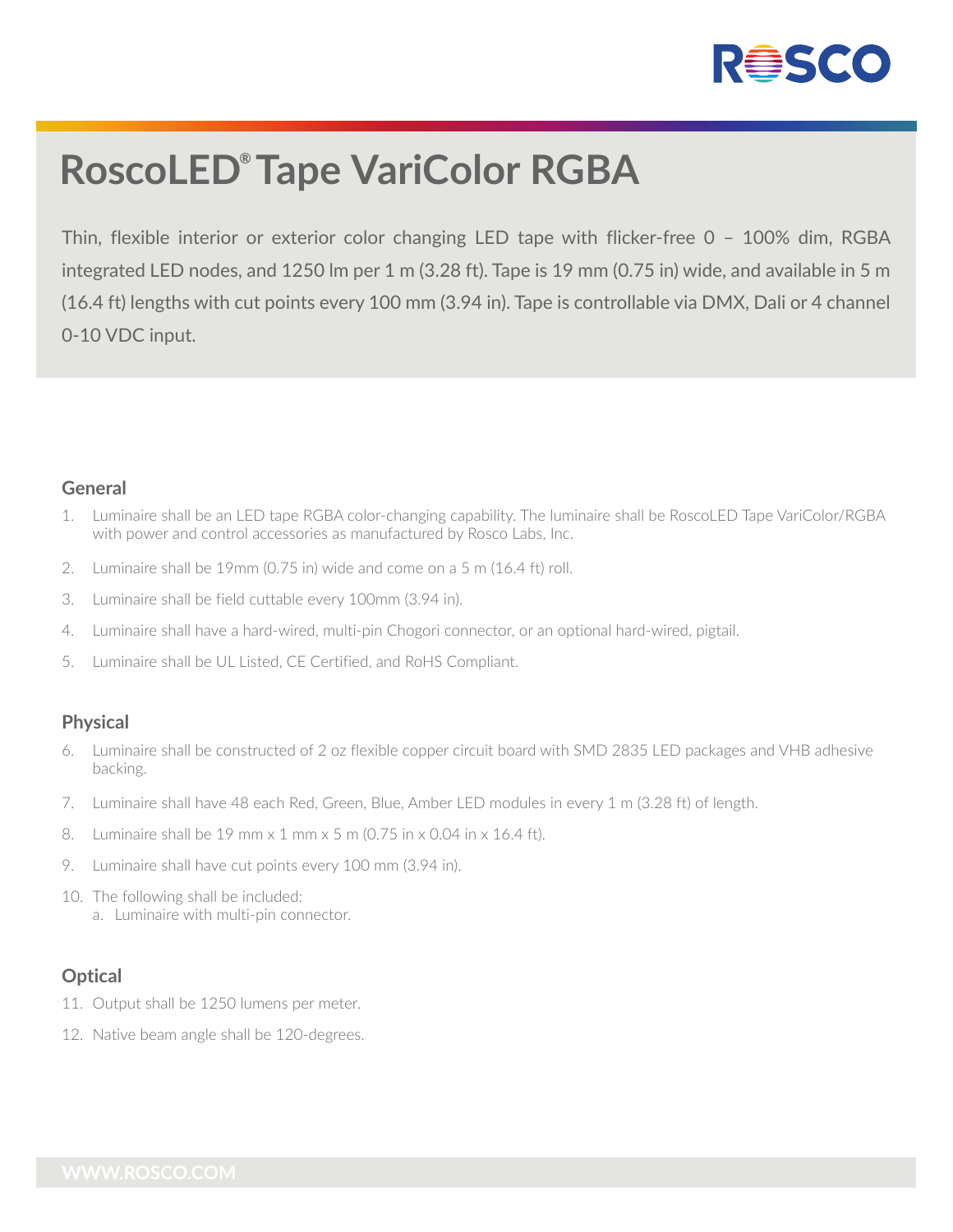

# **RoscoLED® Tape VariColor RGBA**

# **Environmental and Agency Compliance**

- 13. Luminaire shall be UL Listed.
- 14. Luminaire shall be CE compliant.
- 15. Luminaire shall be RoHS compliant.
- 16. Luminaire shall be rated IP43 for Indoor use or IP65 for Outdoor use.

#### **Thermal**

17. Luminaire shall operate in an ambient temperature range of -4° F min to 140° F max (-20° to 60° C).

#### **Electrical**

- 18. Luminaire shall be equipped with either an insulated, hard-wired multi-pin Chogori connector, or an optional insulated, hard-wired pigtail.
- 19. Input voltage shall be 24 VDC.
- 20. Luminaire shall consume no more than 38.4w per 1 m (3.28 ft), 192w per 5 m (16.4 ft).

### **LED Emitters**

- 21. Emitters shall be Double Line SMD2835.
- 22. Peak wavelengths shall be: Blue 459nm, Green 517nm, Amber 596nm, Red 631nm.
- 23. Lumen Maintenance shall be > 47,000 hours L70 at 105C (IESNA LM-80-08 Standard).

# **Control and Dimming**

- 24. Color shall be set by DMX control, Dali control or 4 channel 0-10VDC input.
- 25. Luminaire shall be dimmable by DMX control, Dali control or 4 channel 0-10VDC input.
- 26. Dimming shall be flicker-free, 0 100%.
- 27. Dimming control shall be achieved with the RoscoLED Control Box, RoscoLED Variable PWM DMX Decoder or equivalent, Dali controller or a 0-10VDC input device.

# **Specification Ordering Example for RoscoLED Tape VariColor RGBA**

Product ordering information can be found at this URL: **http://www.rosco.com/product/** The product numbers for ordering RoscoLED Tape VariColor RGBA are listed below.

293 22125 0007 RoscoLED Tape VariColor RGBA - 5M Reel 293 22203 1001 RoscoLED VariColor Cable - 1M 293 22203 1002 RoscoLED VariColor Cable - 2M 293 22203 1003 RoscoLED VariColor Cable - 3M 293 22203 1005 Roscol ED VariColor Cable - 5M

293 22214 0000 RoscoLED VariColor Cable Splitter 293 22270 0001 RoscoLED VariColor Control Box/400W 293 22261 0001 RoscoLED DMX Decoder 5 x 8A, Var. PWM 293 22262 0000 RoscoLED Power Supply 24V x 350w

#### **If there are questions, contact Rosco Customer Service: CTOrders@rosco.com**